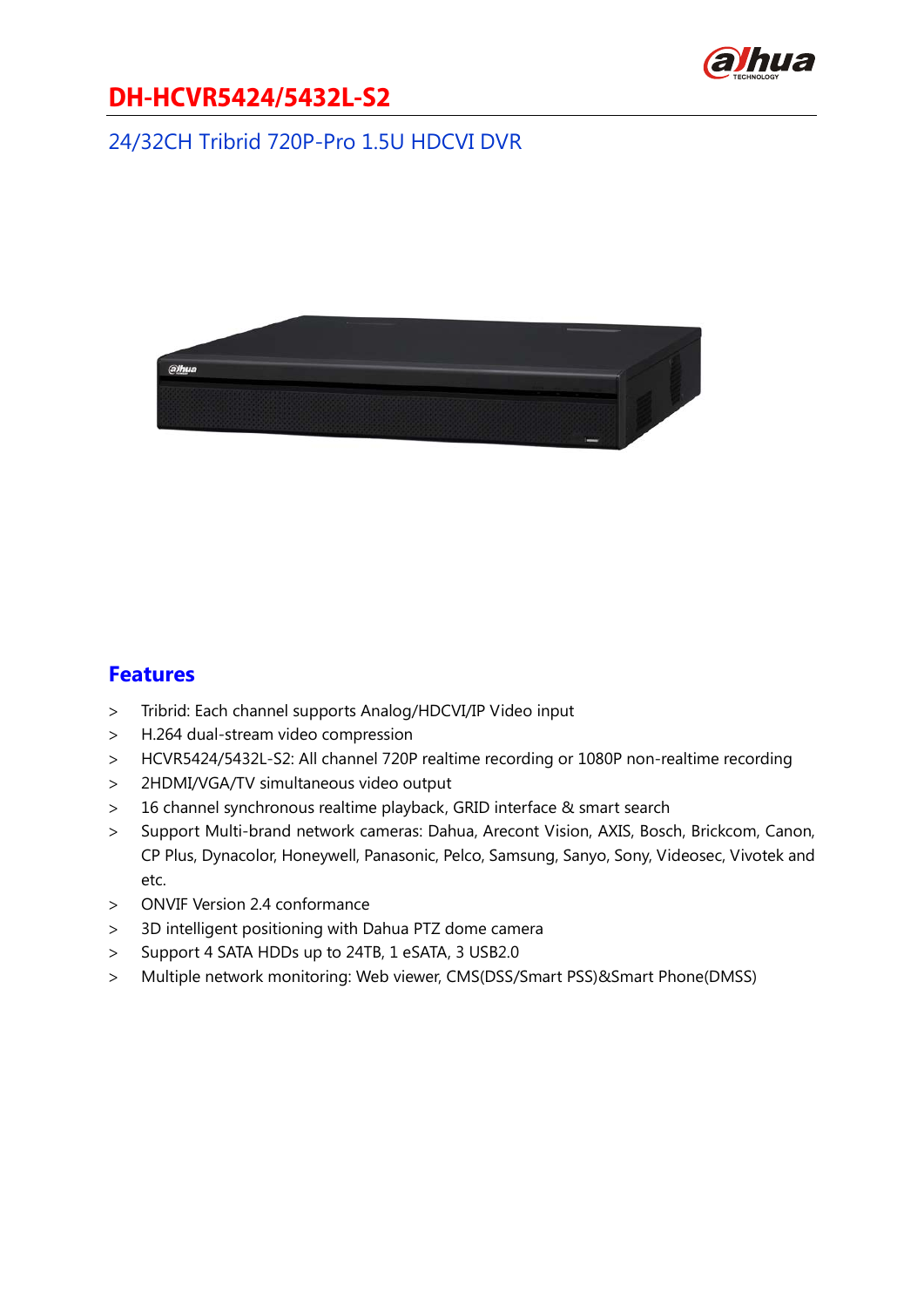

# **Technical Specifications**

| <b>Model</b>                       |                                                              | DH-HCVR5424L-S2                                                             | DH-HCVR5432L-S2  |  |
|------------------------------------|--------------------------------------------------------------|-----------------------------------------------------------------------------|------------------|--|
| <b>System</b>                      |                                                              |                                                                             |                  |  |
| Main Processor                     |                                                              | Embedded processor                                                          |                  |  |
| <b>Operating System</b>            |                                                              | <b>Embedded LINUX</b>                                                       |                  |  |
| <b>Video</b>                       |                                                              |                                                                             |                  |  |
| Input                              |                                                              | 24 channel, BNC                                                             | 32 channel, BNC  |  |
| Standard                           | Analog                                                       | NTSC/PAL                                                                    |                  |  |
|                                    | <b>HDCVI</b>                                                 | 1080P/720P HDCVI Camera                                                     |                  |  |
|                                    | IP                                                           | All channels support 1080P/720P IP Camera                                   |                  |  |
| <b>Audio</b>                       |                                                              |                                                                             |                  |  |
| Input                              |                                                              | 4 channel, BNC                                                              |                  |  |
| Output                             |                                                              | 1 channel, BNC                                                              |                  |  |
| Two-way Talk                       |                                                              | 1 channel Input,1 channel Output, BNC                                       |                  |  |
| <b>Display</b>                     |                                                              |                                                                             |                  |  |
| Interface                          |                                                              | 2 HDMI, 1 VGA, 1 TV                                                         |                  |  |
| Resolution                         |                                                              | 1920×1080, 1280×1024, 1280×720, 1024×768                                    |                  |  |
| Display Split                      |                                                              | 1/4/8/9/16/25                                                               | 1/4/8/9/16/25/36 |  |
| Privacy Masking                    |                                                              | 4 rectangular zones (each camera)                                           |                  |  |
| <b>OSD</b>                         |                                                              | Camera title, Time, Video loss, Camera lock, Motion detection, Recording    |                  |  |
| <b>Recording</b>                   |                                                              |                                                                             |                  |  |
| Video/Audio                        |                                                              | H.264/G.711                                                                 |                  |  |
| Compression                        |                                                              |                                                                             |                  |  |
| Record                             | Main<br>1080P(1~15fps)/720P/960H/D1/HD1/2CIF/CIF(1~25/30fps) |                                                                             |                  |  |
| Rate                               | Stream:                                                      |                                                                             |                  |  |
|                                    | Extra                                                        | CIF/QCIF(1~25/30fps), D1                                                    |                  |  |
|                                    | Stream                                                       |                                                                             |                  |  |
| <b>Bit Rate</b>                    |                                                              | 48~4096Kb/s                                                                 |                  |  |
| <b>Record Mode</b>                 |                                                              | Manual, Schedule(Regular(Continuous), MD), Stop                             |                  |  |
| Record Interval                    |                                                              | $1~60$ min (default: 60 min), Pre-record: $1~30$ sec, Post-record: $10~300$ |                  |  |
|                                    |                                                              | sec                                                                         |                  |  |
| <b>Video Detection &amp; Alarm</b> |                                                              |                                                                             |                  |  |
| <b>Trigger Events</b>              |                                                              | Recording, PTZ, Tour, Alarm out, Video Push, Email, FTP, Snapshot, Buzzer   |                  |  |
|                                    |                                                              | & Screen tips                                                               |                  |  |
| Video Detection                    |                                                              | Motion Detection, MD Zones: 396(22×18), Video Loss & Camera Blank           |                  |  |
| Alarm Input                        |                                                              | 16 channel                                                                  |                  |  |
| Alarm Output                       |                                                              | 6 channel                                                                   |                  |  |
| <b>Playback &amp; Backup</b>       |                                                              |                                                                             |                  |  |
| Sync Playback                      |                                                              | 1/4/9/16                                                                    |                  |  |
| Search Mode                        |                                                              | Time/Date, MD & Exact search (accurate to second)                           |                  |  |
| <b>Playback Functions</b>          |                                                              | Play, Pause, Stop, Rewind, Fast play, Slow play, Next file, Previous file,  |                  |  |
|                                    |                                                              | Next camera, Previous camera, Full screen, Repeat, Shuffle, Backup          |                  |  |
|                                    |                                                              | selection, Digital zoom                                                     |                  |  |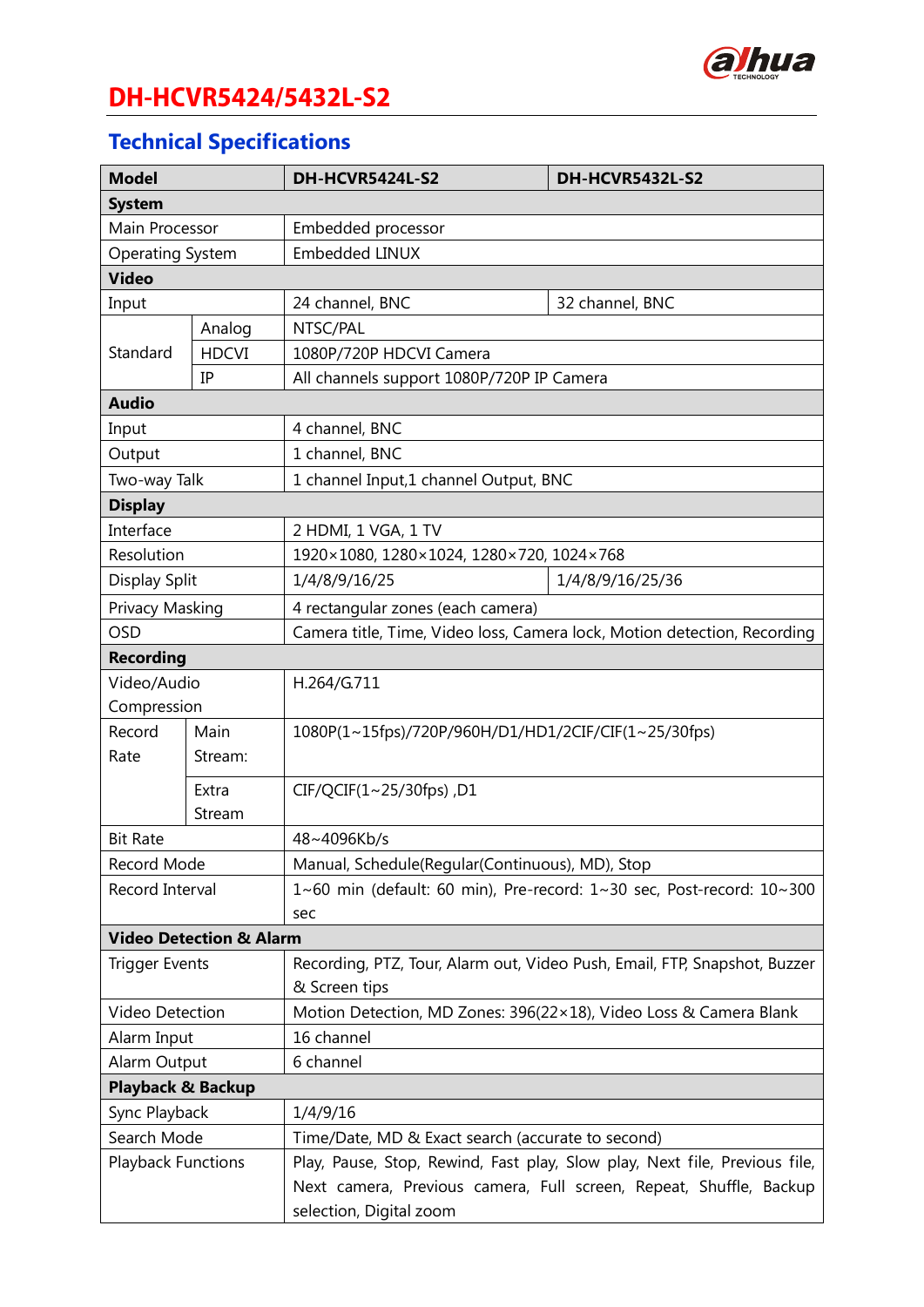

| Backup Mode                      | USB Device/eSATA Device/Internal SATA burner/Network                   |  |  |  |
|----------------------------------|------------------------------------------------------------------------|--|--|--|
| <b>Network</b>                   |                                                                        |  |  |  |
| Ethernet                         | RJ-45 port (10/100M/1000M)                                             |  |  |  |
| <b>Network Functions</b>         | HTTP, IPv4/IPv6, TCP/IP, UPNP, RTSP, UDP, SMTP, NTP, DHCP, DNS, PPPOE, |  |  |  |
|                                  | DDNS, FTP, IP Filter, SNMP, P2P                                        |  |  |  |
| Max. User Access                 | 128 users                                                              |  |  |  |
| Smart Phone                      | iPhone, iPad, Android, Windows Phone                                   |  |  |  |
| <b>Storage</b>                   |                                                                        |  |  |  |
| <b>Internal HDD</b>              | 4 SATA ports(4 HDDs or 2HDDs+1 CD/DVD-RW), up to 24TB                  |  |  |  |
| External HDD                     | 1 eSATA port                                                           |  |  |  |
| <b>Auxiliary Interface</b>       |                                                                        |  |  |  |
| <b>USB</b> Interface             | 3 ports (2 Rear), USB2.0                                               |  |  |  |
| RS232                            | 1 port, For PC communication & Keyboard                                |  |  |  |
| <b>RS485</b>                     | 1 port RS485 for PTZ control,1 port RS422 for Keyboard                 |  |  |  |
| General                          |                                                                        |  |  |  |
| Power Supply                     | AC 100~240 V, 50/60 Hz                                                 |  |  |  |
| Power Consumption                | 40W(Without HDD)                                                       |  |  |  |
| <b>Working Environment</b>       | $-10^{\circ}$ C ~ + 55°C/10%~90%RH/86~106kpa                           |  |  |  |
| $Dimension(W \times D \times H)$ | 1.5U, 440mm×416mm×68mm                                                 |  |  |  |
| Weight                           | 6KG(without HDD)                                                       |  |  |  |

#### **System Connection**



\*Takes HCVR5432L-S2 as an example

#### **Dahua Technology Co., Ltd.**

 $\overline{a}$ 

1199' BinAn Road, Binjiang District, Hangzhou, China Tel: +86-571-87688883 Fax: +86-571-87688815